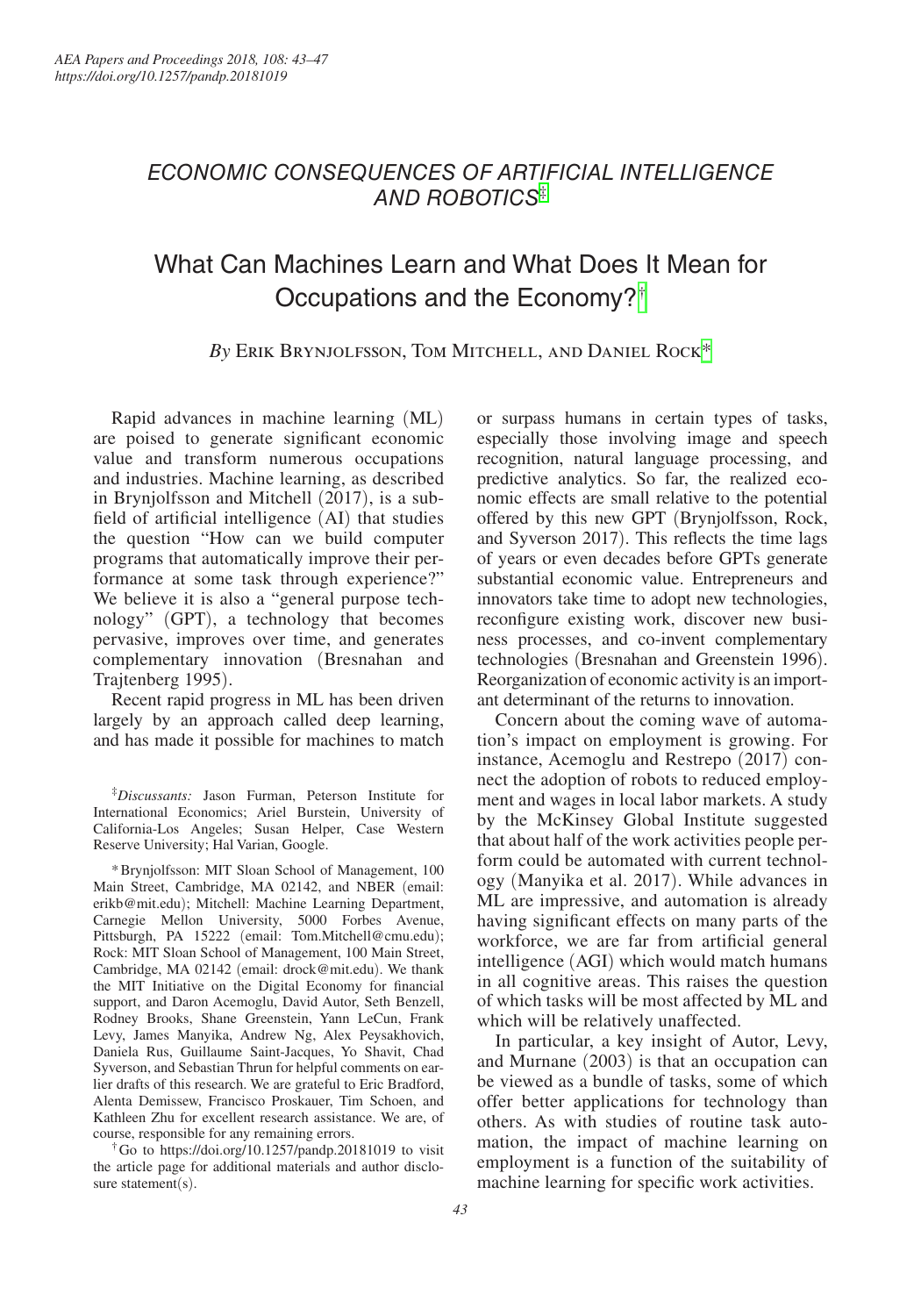Furthermore, as noted by Levy (2017), the differential effectiveness of ML in different tasks suggests that the impact of ML diffusion will be uneven across occupations.

We first examine the channels by which ML can affect the workforce. Next, we apply Brynjolfsson and Mitchell's (2017) rubric for evaluating the potential for applying machine learning to tasks to the 2,069 work activities, 18,156 tasks, and 964 occupations in the O\*NET database. From this, we build measures of what we call "suitability for machine learning" (SML) for labor inputs in the US economy. We then discuss measures of the potential for reorganization.

In the case of ML, we find that (i) most occupations in most industries have at least some tasks that are SML; (ii) few if any occupations have all tasks that are SML; and (iii) unleashing ML potential will require significant redesign of the task content of jobs, as SML and non-SML tasks within occupations are unbundled and rebundled.

Our findings suggest that a shift is needed in the debate about the effects of AI on work: away from the common focus on full automation of many jobs and pervasive occupational replacement toward the redesign of jobs and reengineering of business processes. Our evidence suggests that ML technologies will indeed be pervasive, but that within jobs, the SML of work tasks varies greatly. We suggest that variability in task-level SML is an indicator for the potential reorganization of a job, as the high and low SML tasks within a job can be separated and re-bundled. The focus of researchers, as well as managers and entrepreneurs, should be not (just) on automation, but on job redesign.

#### **I. Machine Learning and Task Automation**

Most of the recent progress in ML performance has been made by a specific class of algorithms called deep neural networks, or more generally, deep learning systems.<sup>[1](#page-1-0)</sup> Although the basic structure of some of these models is decades old, significant new algorithmic advances have also been made. Interest and progress have reignited as computational costs

in model training have fallen dramatically with improving hardware and new architectures.

Past automation using explicit rules or manually written computer algorithms to automate tasks has had a significant impact on productivity and the workforce (Acemoglu and Autor 2011; Autor and Dorn 2013; Autor, Levy, and Murnane 2003). However, applications were limited to areas where knowledge was codified, or at least codifiable, because of Polanyi's Paradox (Polanyi 1966)—the fact that we "know more than we can tell." ML models circumvent Polanyi's Paradox by inferring the mapping function between inputs and outputs (in the case of supervised learning) automatically. While not always interpretable or explainable, these ML models open up a new set of possibilities for automation and complementarities to labor (Autor 2014). The types of tasks affected by ML will be quite different from those affected in past waves of automation.

Because of their capacity to learn highly nonlinear functions with near-automatic input space transformations, deep neural nets (DNNs) are currently the algorithms with some of the most obvious economic potential at the automation frontier. DNN software can be extended to new domains formerly closed to digitization by the high cost or impossibility of writing explicit maps of inputs to outputs and policies.

Suboptimal bundling of tasks in jobs can block potential productivity gains from ML. Consider the case of Leontief production, where all task inputs are complements such that production possibilities are constrained by the minimum of inputs. Bundling SML and non-SML tasks prevents specialization and locks up potential productivity gains. If the cost of ML capital (and SML task wage) were zero, workers would prefer to switch to tasks that ML cannot do. If firms only offer labor contracts that have a preset mixture of SML and non-SML tasks, all of the labor effort put toward SML tasks has an output opportunity cost increasing in efficiency units of forgone potential non-SML labor. ML could be doing those tasks, and the firm could increase profit if it were to reorganize job bundles.

One criterion for whether a task is SML is that the set of actions and the corresponding set of

<span id="page-1-0"></span><sup>&</sup>lt;sup>1</sup>The AI Index Report at http://cdn.aiindex.org/2017report.pdf contains a series of benchmarks.

<span id="page-1-1"></span> $2$ See LeCun, Bengio, and Hinton (2015) for a review of deep learning technologies and their history.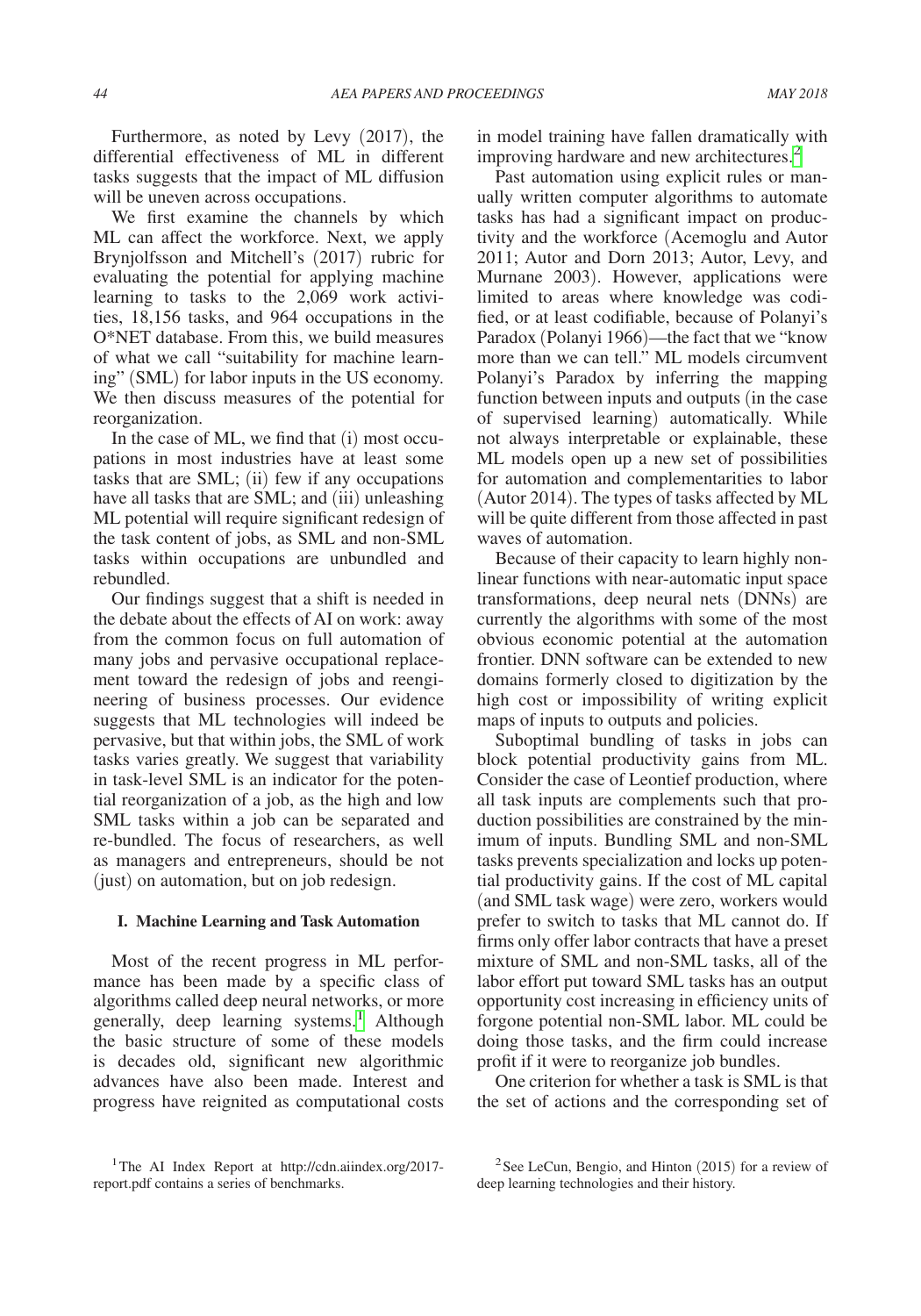outputs for the task can be measured sufficiently well that a machine can learn the mapping between the two sets. If ML substitutes for the tasks which produce the least noisy performance signals, then rebundling residual tasks in new jobs transfers risk from the firm to its workers.<sup>[3](#page-2-0)</sup> Under a model of hidden action as in Holmström and Milgrom (1991), this will affect job design, compensation, and organization of work.<sup>[4](#page-2-1)</sup>

## **II. What Can Machines Learn?**

Successful application of machine learning is contingent on a variety of task characteristics and contextual factors of work activities. We use the O\*NET content model for 964 occupations in the US economy joined to 18,156 specific tasks at the occupation level, which are further mapped to 2,069 direct work activities (DWAs) shared across occupations. We score each DWA for its Suitability for ML using a slightly extended version of the task evaluation rubric in Brynjolfsson and Mitchell (2017). The rubric we apply has 23 distinct statements to be evaluated on a 5-point scale varying from "strongly disagree" to "strongly agree."<sup>5</sup>

While we find it daunting to try to imagine all the ways a task could be automated—matching wits with the collective ingenuity of all the world's entrepreneurs—the scope of tasks that are SML, as ML currently exists, is much more constrained and definable. Evaluating worker activities with the rubric has the benefit of focusing on what ML can do and avoiding grouping all forms of automation together. The rubric is applied to each DWA to generate initial SML scores using CrowdFlower, a human

<span id="page-2-0"></span><sup>3</sup>Performance measurement is directly related to the industrial potential for reinforcement learning algorithms as well. For instance, researchers at Google DeepMind report that they have implemented a neural net system that reduced cooling costs by 40 percent compared to the same data center when it was optimized by their human engineers (see https://deepmind.com/blog/deepmind-ai-reduces-google-

<span id="page-2-1"></span>data-centre-cooling-bill-40/).<br><sup>4</sup>For instance, workers may need to be compensated for taking on bundles of tasks with noisier average performance when machines handle measurable tasks. This has the implication that over time worker performance will become harder to evaluate since the most measurable tasks tend to be the most suitable for ML. Brynjolfsson, Mitchell, and Rock (2018) has more detail on this point.<br> $5Rubic$  details are available in the supplementary

<span id="page-2-2"></span>materials.

Table 1—Suitability for Machine Learning: Summary **STATISTICS** 

| Occupations | <b>Tasks</b> | <b>DWAs</b> |
|-------------|--------------|-------------|
| 3.47        | 3.47         | 3.47        |
| 0.11        | 0.31         | 0.32        |
| 2.78        | 2.38         | 2.38        |
| 3.40        | 3.25         | 3.25        |
| 3.50        | 3.68         | 3.70        |
| 3.90        | 4.48         | 4.48        |
| 966         | 19.612       | 2.069       |
|             |              |             |

intelligence task crowdsourcing platform.<sup>6</sup> High values of SML offer an indication of where ML might have the greatest potential to transform a job.

There are a number of important conceptual caveats to this application of the SML rubric. The rubric focuses on technical feasibility. It is silent on the economic, organizational, legal, cultural, and societal factors influencing ML adoption. Additionally, we are focused on rel-atively near-term opportunities.<sup>[7](#page-2-4)</sup> Matching the evolving state of the art in ML in the future will require updating the rubric accordingly.

Table 1 summarizes the SML measures for occupations, tasks, and activities. [Table](#page-3-0) 2 presents the occupations with the five highest and five lowest values for SML. In addition, readers may be interested to know that occupation "economist" scores close to average (SML of 3.46). The variance of occupation-level SML is considerably lower than that of the tasks. As one would expect, job bundling of tasks provides some diversification with respect to machine learning exposure. [Figure 1](#page-3-0) shows counts of occupation-level proportions of tasks above the fiftieth, seventy-fifth, and ninetieth percentile for SML. Many occupations have several high SML tasks bundled with low SML tasks.

The within-occupation standard deviation of task SML scores is 0.596 (17.2 percent of the mean SML score of 3.466), revealing a high

<span id="page-2-4"></span>activity a challenge for implementation of machine learning.

<span id="page-2-3"></span><sup>6</sup>The supplementary materials detail how the raw CrowdFlower dataset is built and processed. This dataset is sourced from our companion paper (Brynjolfsson, Mitchell, and Rock 2018). In addition to our measures included here (based on averages of median ratings of activities), we also evaluate more complex boolean combinations of the scores in the companion paper.<br><sup>7</sup>For example, we have considered extensive physical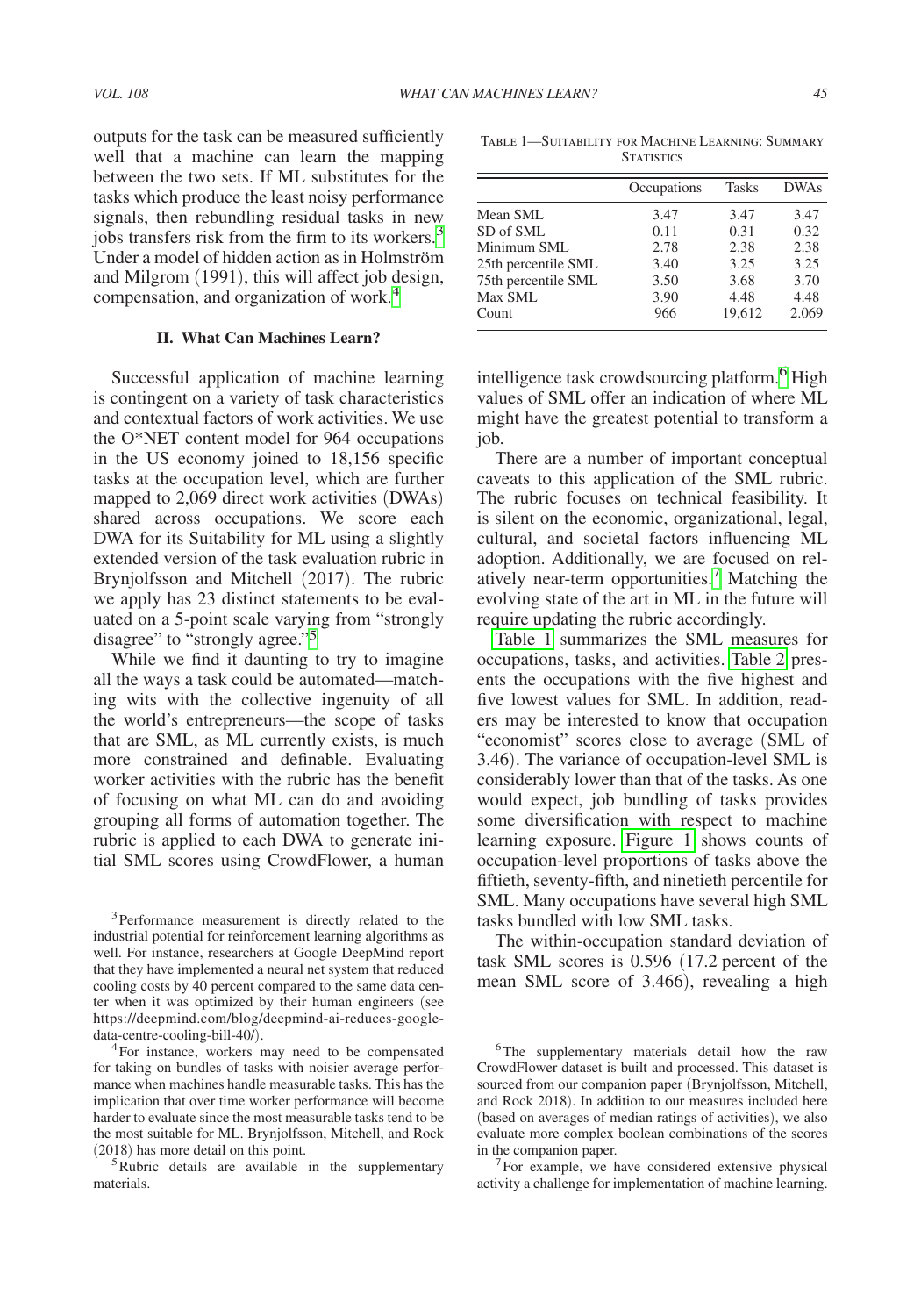<span id="page-3-0"></span>Table 2—Lowest and Highest 5 SML Score **OCCUPATIONS** 

| Low SML occupations                           | <b>SML</b> | High SML occupations                              | SML  |
|-----------------------------------------------|------------|---------------------------------------------------|------|
| Massage therapists                            | 2.78       | Concierges                                        | 3.9  |
| Animal scientists                             | 3.09       | Mechanical drafters                               | 3.9  |
| Archeologists                                 | 3.11       | Morticians, undertakers,<br>and funeral directors | 3.89 |
| Public address system<br>and other announcers | 3.13       | Credit authorizers                                | 3.78 |
| Plasterers and stucco<br>masons               | 3 1 4      | Brokerage clerks                                  | 3.78 |



Figure 1. Frequency Counts of Occupational Task Proportions Above Ninetieth, Seventy-fifth, and Fiftieth Percentiles

level of variability for the potential of machine learning within jobs. Jobs with higher scores in "sdSML" (within-occupation standard deviation of SML) have higher potential for reorganization.

Machine learning is a very different technology from earlier types of automation and it affects a very different set of tasks. While the last waves of automation lead to increase inequality and wage polarization as routine cognitive tasks were automated (Autor and Dorn 2013) it's not clear that ML will have the same effects. The correlation coefficients of SML with (log median) wage percentile and wage bill (BLS employment times wage) percentiles are very low: −0.14 and 0.10, respectively.

Furthermore, for sdSML, the correlation coefficients with wage and total wage bill percentiles are 0.17 and 0.002. This suggests that the next wave of automation and reengineering may affect a different part of the labor force than the last one. However, it's important to note that the

Panel A. SML score versus occupational log median wage percentile





Figure 2. Task-Level SML with Occupation versus Occupational Wage and Wage Bill Percentile (BLS 2016)

*Note:* Tasks are weighted by importance from the O\*NET database.

ex ante potential of ML may differ from its ultimate implementation, as other factors come to bear.

Even though SML correlation with wage and total wage expenditure percentiles is low, the actual implementation of ML technologies by managers and integrators may not follow the SML rankings. If technological change is directed, the implementation of ML by managers and entrepreneurs will be focused on the high wage bill tasks with higher SML.

## **III. Conclusion**

Automation technologies have historically been the key driver of increased industrial productivity. They have also disrupted employment and the wage structure systematically. However, our analysis suggests that ML will affect very